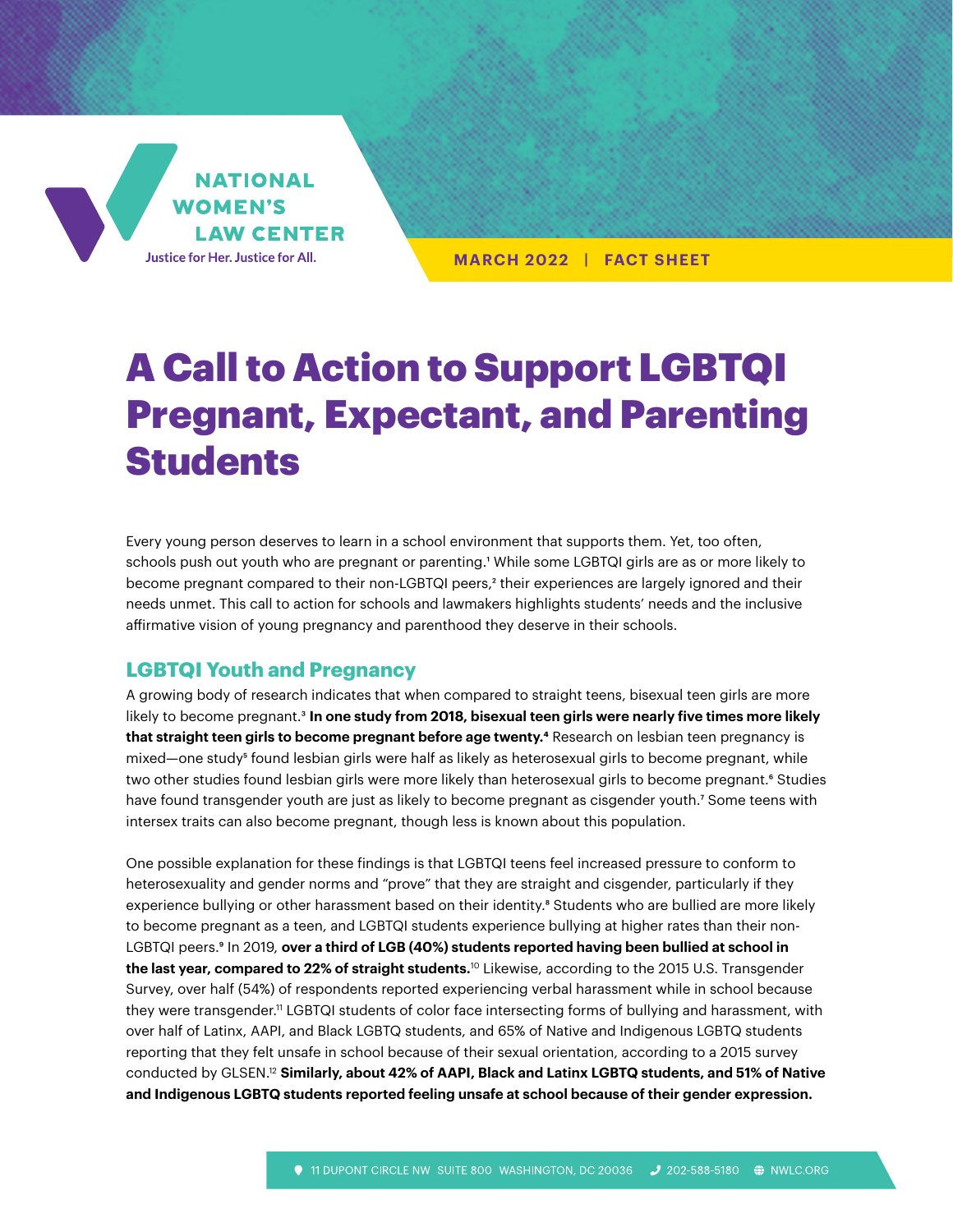In addition to being more likely to experience bullying, LGBTQI students are more likely to experience sexual violence than straight, cisgender students,13 which also increases the likelihood of pregnancy. **In 2019, more than one in five LGB students reported being the victim of sexual violence at least once during the past year, compared to 9% of straight students.14 In 2017, 23% of transgender students reported being forced to have sexual intercourse compared to 12% of cisgender female students and 3.5% of cisgender male students.15** Overall, pregnant teens are more likely to have experienced sexual abuse than teens who do not become pregnant.16

## **Creating Safer and More Inclusive Schools for Pregnant and Parenting LGBTQI Students**

Pregnant and parenting LGBTQI students deserve educational spaces where all parts of their identity are acknowledged and supported. Schools should affirm LGBTQI students' needs and experiences and support their deeply personal reproductive decisions.

### **INCLUSIVE SEX EDUCATION<sup>17</sup>**

Only 6 states and the District of Columbia require sex education to be inclusive of LGBTQ youth. In contrast, 7 states require LGBTQ identities to be portrayed in a negative light or not mentioned at all.<sup>18</sup> Comprehensive sex education is associated with better health and well-being for all students. Moreover, LGBTQ students in communities with inclusive sex education report less victimization and better wellbeing.19 In addition, few curricula acknowledge and affirm diversity of sex characteristics, and no states expressly require sex or health education address the needs of intersex youth.

## **SEX EDUCATION SHOULD:**

९८

,,,,,,,,,,,,,,,,,,,,,,,

- Ensure students have the information they need to protect their health and make informed choices, including about birth control, abortion, and carrying a pregnancy to term.
- Be inclusive of all genders and of variations of sex characteristics, including trans and intersex students. Otherwise, students may not know that gender-affirming hormone therapy is not effective birth control, or that some youth with intersex traits can get pregnant.
- Address sexual harassment and assault. Lesbian and bisexual girls, and transgender and intersex students of all genders, are at high risk of harassment and sexual violence. Consent-based sex education that discusses what dating violence or abuse looks like in all kinds of relationships can be a valuable tool in preventing such violence.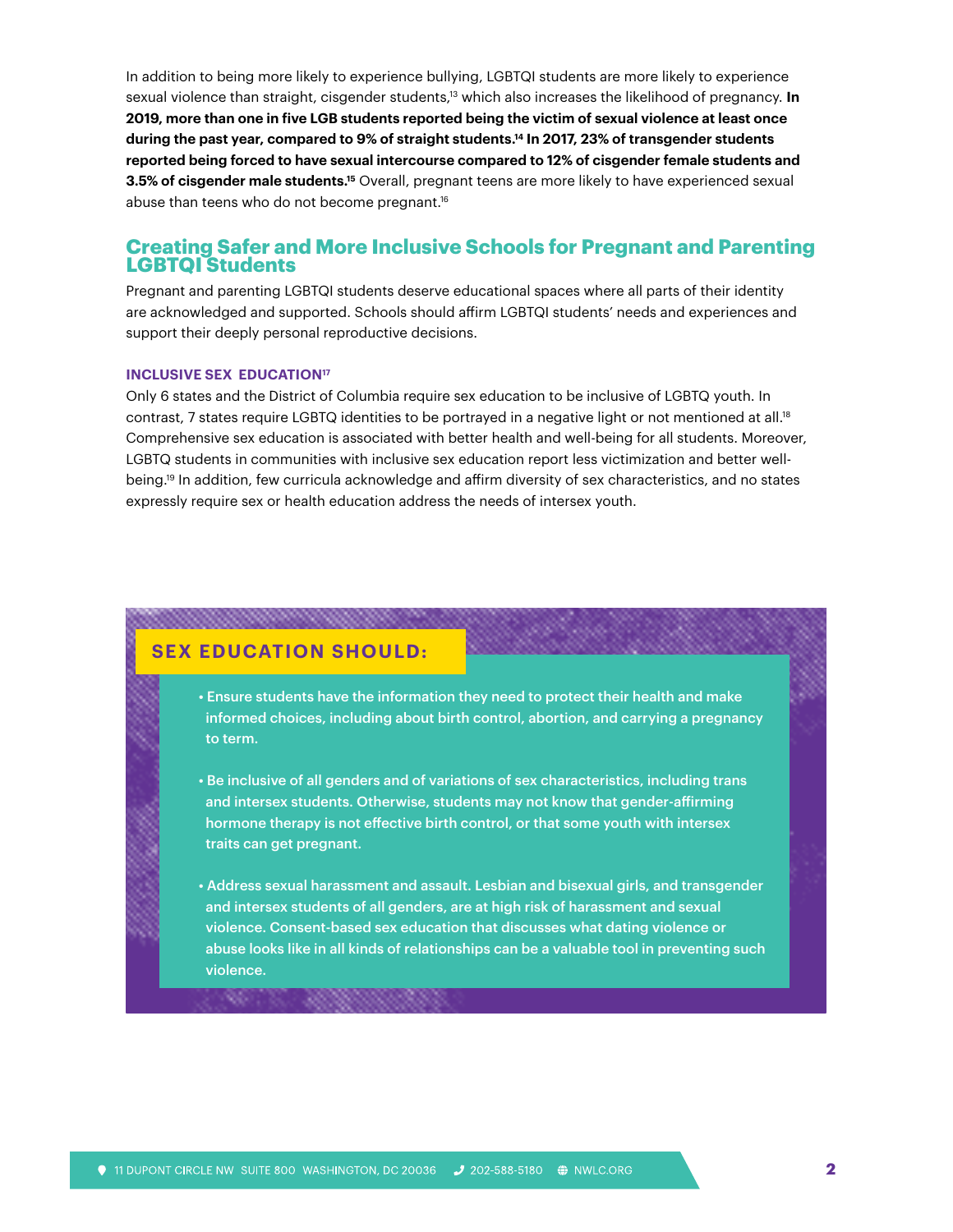### **AFFIRMING LANGUAGE**

Not all cisgender women and girls can become pregnant, and not all people who can become pregnant are cisgender women or girls.

Students of any gender can be pregnant, expectant, or a young parent. Rather than assuming the gender identity of a student (or, if applicable, of their partner), default to gender-inclusive language.

When a student's gender identity is known, affirm that by using appropriately gendered language. (For example, while the term "breastfeeding" may be acceptable for many students, a pregnant transgender boy may prefer the term "chestfeeding".)

| When speaking broadly (not about a particular student) |                          |     |                   |
|--------------------------------------------------------|--------------------------|-----|-------------------|
| Instead of                                             | "pregnant girls"         | say | pregnant students |
| Instead of                                             | "birth mom" or "bio mom" | say | birthing parent   |
| Instead of                                             | "teen mom / mom and dad" | say | young parent/s    |

#### **TARGETED FUNDING & SUPPORT**

Out of 91 federally funded teen pregnancy prevention programs, only 3 are specifically targeted to support LGBTQI teens.<sup>20</sup> Young LGBTQI parents, like non-LGTBQI youth, need the support that inclusive and nonstigmatizing pregnancy support programs can provide.

#### **PROTECTION FROM HARASSMENT AND DISCRIMINATION**

**Title IX protects students from harassment and discrimination on the basis of pregnancy and LGBTQI identities.**<sup>21</sup> That means schools must:

- **•** Allow pregnant students to continue participating in their regular classes or extracurricular activities;
- **•** Excuse medically necessary absences related to pregnancy, such as prenatal appointments, doctorordered bedrest, childbirth, or termination of pregnancy.
- **•** Provide accommodations to pregnant students, such as allowing more frequent bathroom breaks or providing a bigger desk;
- **•** Allow students who miss school for pregnancy-related reasons to have adequate time to make up work, as well as whatever accommodations are provided to students who miss class for temporary medical conditions (e.g., homebound instruction);
- **•** Ensure supports and flexibility are available for all pregnant and parenting students, regardless of their gender, sexual orientation, or sex characteristics.
- **•** Prevent and address harassment from students or school staff based on pregnancy, sexual orientation, gender identity, or sex characteristics.

## **Get Support**

If you are a pregnant or parenting student seeking information about your rights in school, visit the Legal [Network for Gender Equity](https://nwlc.org/about/nwlc-legal-network/).